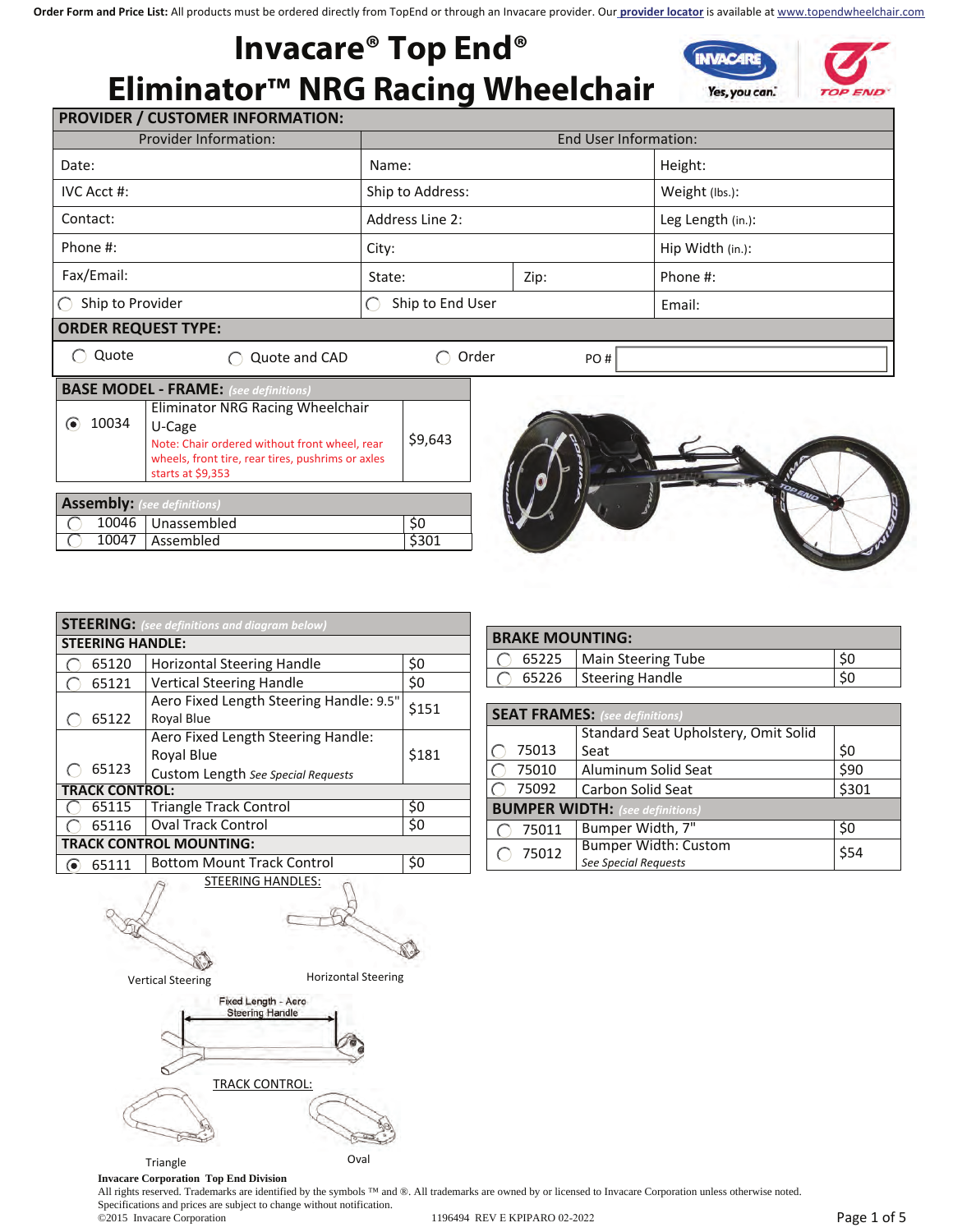## **Invacare® Top End® Eliminator™ NRG Racing Wheelchair**



|                           | <b>U-CAGE SIZING:</b> (the difference in the Upper Frame Width and the Lower |                  |
|---------------------------|------------------------------------------------------------------------------|------------------|
|                           | Frame Width must NOT exceed 3.0") (see definitions and diagram below)        |                  |
| <b>UPPER FRAME WIDTH:</b> |                                                                              |                  |
| 15361<br>C                | 9.0" (22.9 cm) Upper Frame Width                                             | \$0              |
| 15362<br>(                | 9.5" (24.1 cm) Upper Frame Width                                             | \$0              |
| 15195<br>C                | 10.0" (25.4 cm) Upper Frame Width                                            | \$0              |
| 15196<br>C                | 10.5" (26.7 cm) Upper Frame Width                                            | \$0              |
| 15197<br>C                | 11.0" (27.9 cm) Upper Frame Width                                            | \$0              |
| 15198<br>C                | 11.5" (29.2 cm) Upper Frame Width                                            | \$0              |
| 15199<br>⊖                | 12.0" (30.5 cm) Upper Frame Width                                            | \$0              |
| 15200<br>C                | 12.5" (31.8 cm) Upper Frame Width                                            | \$0              |
| 15201<br>⊖                | 13.0" (33.0 cm) Upper Frame Width                                            | \$0              |
| 15202<br>C                | 13.5" (34.3 cm) Upper Frame Width                                            | \$0              |
| 15203<br>C                | 14.0" (35.6 cm) Upper Frame Width                                            | \$0              |
| 15204<br>C                | 14.5" (36.8 cm) Upper Frame Width                                            | \$0              |
| 15205<br>⊖                | 15.0" (38.1 cm) Upper Frame Width                                            | \$0              |
| 15377<br>◯                | <b>Custom Upper Frame Width</b>                                              | \$54             |
|                           | See Specials Request Box                                                     |                  |
| <b>LOWER FRAME WIDTH:</b> |                                                                              |                  |
| 15363<br>⊖                | 9.0" (22.9 cm) Lower Frame Width                                             | \$0              |
| 15364<br>C                | 9.5" (24.1 cm) Lower Frame Width                                             | \$0              |
| 15365<br>C                | 10.0" (25.4 cm) Lower Frame Width                                            | \$0              |
| 15366<br>C                | 10.5" (26.7 cm) Lower Frame Width                                            | \$0              |
| 15217<br>C                | 11.0" (27.9 cm) Lower Frame Width                                            | \$0              |
| 15218<br>⊖                | 11.5" (29.2 cm) Lower Frame Width                                            | \$0              |
| 15219<br>⊖                | 12.0" (30.5 cm) Lower Frame Width                                            | \$0              |
| 15220<br>€                | 12.5" (31.8 cm) Lower Frame Width                                            | \$0              |
| 15221<br>C                | 13.0" (33.0 cm) Lower Frame Width                                            | \$0              |
| 15222<br>C                | 13.5" (34.3 cm) Lower Frame Width                                            | \$0              |
| 15223<br>C                | 14.0" (35.6 cm) Lower Frame Width                                            | \$0              |
| 15224<br>C                | 14.5" (36.8 cm) Lower Frame Width                                            | \$0              |
| 15225<br>C                | 15.0" (38.1 cm) Lower Frame Width                                            | \$0              |
| 15226<br>$\subset$        | 15.5" (39.4 cm) Lower Frame Width                                            | \$0              |
| 15227<br>C                | 16.0" (40.6 cm) Lower Frame Width                                            | \$0              |
| 15228<br>◯                | 16.5" (41.9 cm) Lower Frame Width                                            | \$0              |
| 15229<br>⊖                | 17.0" (43.2 cm) Lower Frame Width                                            | $\overline{\$0}$ |
| 15378<br>C                | <b>Custom Lower Frame Width</b><br>See Specials Request Box                  | \$54             |



| <b>U-CAGE SIZING:</b> (see definitions and diagram below) |                     |                                                                    |                    |  |
|-----------------------------------------------------------|---------------------|--------------------------------------------------------------------|--------------------|--|
|                                                           | <b>KNEE HEIGHT:</b> |                                                                    |                    |  |
| ◯                                                         | 15368               | 15.5" (39.4 cm) Knee Height                                        | \$0                |  |
| ◯                                                         | 15305               | 16.0" (40.6 cm) Knee Height                                        | \$0                |  |
| ◯                                                         | 15310               | 16.5" (41.9 cm) Knee Height                                        | \$0                |  |
| ◯                                                         | 15306               | 17.0" (43.2 cm) Knee Height                                        | \$0                |  |
| ◯                                                         | 15311               | 17.5" (44.5 cm) Knee Height                                        | $\overline{\xi_0}$ |  |
| ◯                                                         | 15307               | 18.0" (45.7 cm) Knee Height                                        | \$0                |  |
| ∩                                                         | 15312               | 18.5" (47.0 cm) Knee Height                                        | $\overline{\xi_0}$ |  |
| C                                                         | 15308               | 19.0" (48.3 cm) Knee Height                                        | \$0                |  |
| $\bigcirc$                                                | 15313               | 19.5" (49.5 cm) Knee Height                                        | $\overline{\xi_0}$ |  |
| ∩                                                         | 15309               | 20.0" (50.8 cm) Knee Height                                        | \$0                |  |
| ∩                                                         | 15386               | <b>Custom Knee Height</b>                                          | \$54               |  |
|                                                           |                     | See Specials Request Box                                           |                    |  |
|                                                           |                     | <b>KNEE WIDTH:</b> (see definitions and diagram below)             |                    |  |
|                                                           |                     | Note: Upper Frame Width must be at least 2" Larger than Knee Width |                    |  |
| ∩                                                         | 15315               | 7.0" (17.8 cm) Knee Width                                          | \$0                |  |
| ∩                                                         | 15316               | 7.5" (19.1 cm) Knee Width                                          | \$0                |  |
| ∩                                                         | 15317               | 8.0" (20.3 cm) Knee Width                                          | \$0                |  |
| ◯                                                         | 15318               | 8.5" (21.6 cm) Knee Width                                          | \$0                |  |
| ◯                                                         | 15319               | 9.0" (22.9 cm) Knee Width                                          | \$0                |  |
| ∩                                                         | 15320               | 9.5" (24.1 cm) Knee Width                                          | \$0                |  |
| ◯                                                         | 15321               | 10.0" (25.4 cm) Knee Width                                         | \$0                |  |
| ◯                                                         | 15322               | 10.5" (26.7 cm) Knee Width                                         | \$0                |  |
| ◯                                                         | 15323               | 11.0" (27.9 cm) Knee Width                                         | \$0                |  |
| ◯                                                         | 15324               | 11.5" (29.2 cm) Knee Width                                         | \$0                |  |
| $\bigcap$                                                 | 15325               | 12.0" (30.5 cm) Knee Width                                         | \$0                |  |
| O                                                         | 15388               | <b>Custom Knee Width</b><br>See Specials Request Box               | \$54               |  |



#### **Invacare Corporation Top End Division**

All rights reserved. Trademarks are identified by the symbols ™ and ®. All trademarks are owned by or licensed to Invacare Corporation unless otherwise noted. Specifications and prices are subject to change without notification.<br>©2015 Invacare Corporation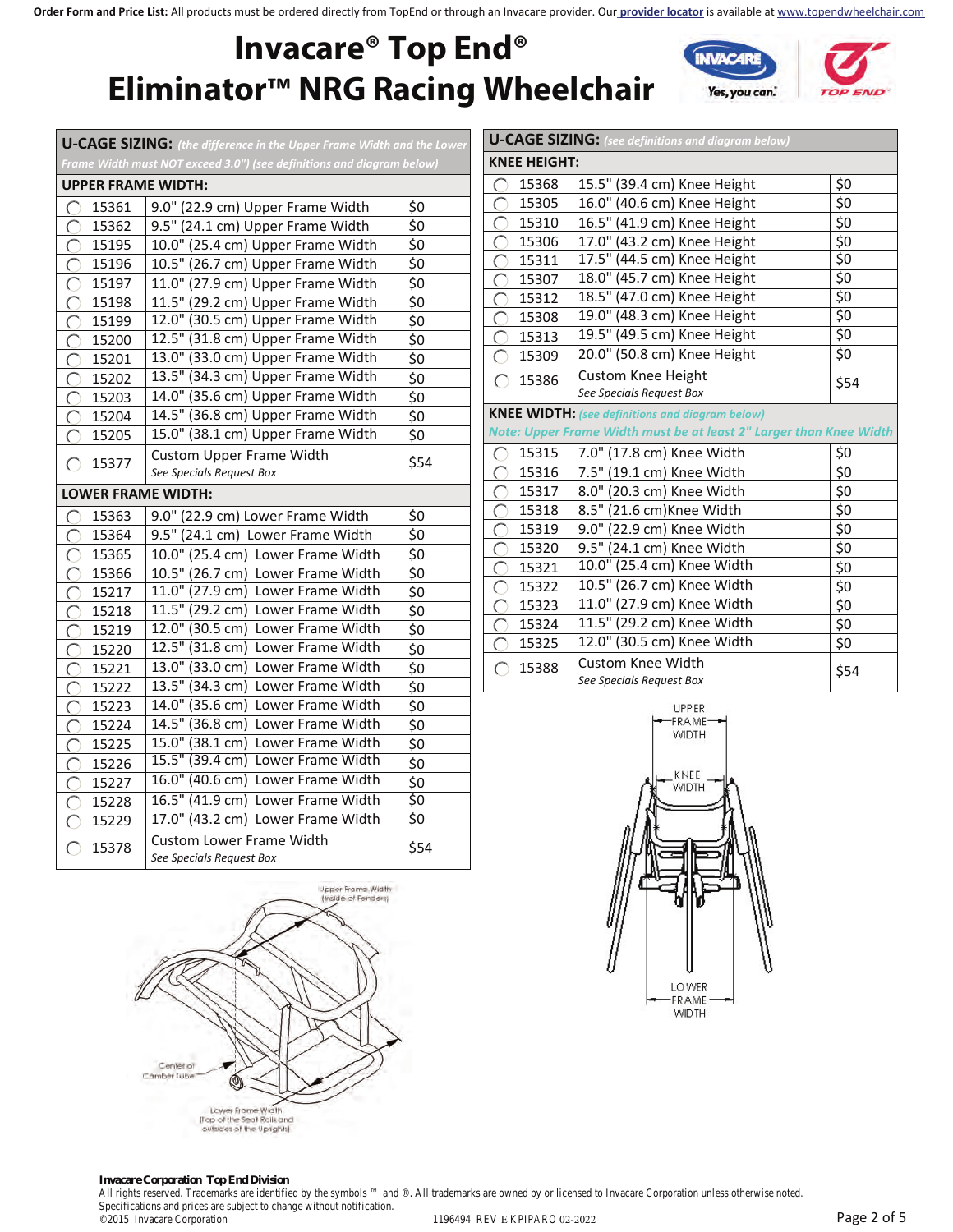# **Invacare® Top End® Eliminator™ NRG Racing Wheelchair**



| <b>U-CAGE SIZING:</b> (see diagram below)                  |                                                            |                    |  |  |
|------------------------------------------------------------|------------------------------------------------------------|--------------------|--|--|
|                                                            | <b>KNEE DEPTH:</b>                                         |                    |  |  |
| 15373                                                      | 16" (40.6 cm) Knee Depth                                   | \$0                |  |  |
| 15374                                                      | 17" (43.2 cm) Knee Depth                                   | $\overline{\$0}$   |  |  |
| 15275                                                      | 18" (45.7 cm) Knee Depth                                   | $\overline{\xi_0}$ |  |  |
| 15375                                                      | 19" (48.3 cm) Knee Depth                                   | \$0                |  |  |
| 15376                                                      | 20" (50.8 cm) Knee Depth                                   | \$0                |  |  |
| 15387<br>⊂                                                 | Custom Knee Depth<br>See Specials Request Box              | \$54               |  |  |
| <b>REAR SEAT HEIGHT:</b>                                   |                                                            |                    |  |  |
| 15280                                                      | 15.0" (38.1 cm) Rear Seat Height                           | \$0                |  |  |
| 15281                                                      | 15.5" (39.4 cm) Rear Seat Height                           | \$0                |  |  |
| 15282                                                      | 16.0" (40.6 cm) Rear Seat Height                           | \$0                |  |  |
| 15283                                                      | 16.5" (41.9 cm) Rear Seat Height                           | \$0                |  |  |
| 15284                                                      | 17.0" (43.2 cm) Rear Seat Height                           | \$0                |  |  |
| 15285                                                      | 17.5" (44.5 cm) Rear Seat Height                           | \$0                |  |  |
| 15286                                                      | 18.0" (45.7 cm) Rear Seat Height                           | \$0                |  |  |
| 15287                                                      | 18.5" (47.0 cm) Rear Seat Height                           | \$0                |  |  |
| 15288                                                      | 19.0" (48.3 cm) Rear Seat Height                           | \$0                |  |  |
| 15379                                                      | <b>Custom Rear Seat Height</b><br>See Specials Request Box | \$54               |  |  |
| <b>OVERALL LENGTH:</b> (74" Cannot get Compacting Package) |                                                            |                    |  |  |
| 15251                                                      | 70" (178 cm) Overall Length                                | \$0                |  |  |
| 15255                                                      | 74" (188 cm) Overall Length                                | \$0                |  |  |

| <b>AXLE POSITIONS:</b> (see diagram below) |                                                         |      |  |
|--------------------------------------------|---------------------------------------------------------|------|--|
| 15236                                      | 5.0" (12.7 cm) Axle Position                            | \$0  |  |
| 15237                                      | 5.5" (14.0 cm) Axle Position                            | \$0  |  |
| 15238                                      | 6.0" (15.2 cm) Axle Position                            | \$0  |  |
| 15239                                      | 6.5" (16.5 cm) Axle Position                            | \$0  |  |
| 15240                                      | 7.0" (17.8 cm) Axle Position                            | \$0  |  |
| 15241                                      | 7.5" (19.0 cm) Axle Position                            | \$0  |  |
| 15242                                      | 8.0" (20.3 cm) Axle Position                            | \$0  |  |
| 15381                                      | <b>Custom Axle Position</b><br>See Specials Request Box | \$54 |  |



| <b>CAMBER ANGLE:</b> (see diagram to the right) |                          |  |  |
|-------------------------------------------------|--------------------------|--|--|
|                                                 | 45005   11 Degree Camber |  |  |
| 45006                                           | 12 Degree Camber         |  |  |
| 45007                                           | 13 Degree Camber         |  |  |

| <b>WHEEL SETS:</b> (see definitions and diagram below) |                                            |          |  |
|--------------------------------------------------------|--------------------------------------------|----------|--|
| <b>FRONT WHEEL TYPE:</b>                               |                                            |          |  |
| 50150                                                  | <b>Omit Front Wheel</b>                    | -\$30    |  |
| $\left( \right)$                                       | Build for 20"                              | (credit) |  |
| 50145                                                  | 20" Metal Spoked                           | \$0      |  |
| 50146                                                  | 20" Corima Carbon Fiber                    | \$722    |  |
| <b>REAR WHEEL TYPE:</b>                                |                                            |          |  |
|                                                        | Omit Rear Wheels & Axles,                  | -\$100   |  |
| 50153<br>(                                             | Build for 700C                             | (credit) |  |
| 50143                                                  | 700C High Performance (Clincher)           | \$0      |  |
| 50147                                                  | 700C Corima Carbon Fiber Disc (Tubular)    | \$3,004  |  |
| 50148                                                  | 700C Corima Carbon Fiber 4 Spoke           | \$3,004  |  |
|                                                        | (Tubular)                                  |          |  |
| <b>FRONT TIRE TYPE:</b>                                |                                            |          |  |
| 50157                                                  | <b>Omit Front Tire</b>                     | $-520$   |  |
|                                                        |                                            | (credit) |  |
| 50464                                                  | 20" Vittoria                               | \$0      |  |
| 50463                                                  | 20" Panaracer                              | \$60     |  |
| <b>REAR TIRE TYPE:</b>                                 |                                            |          |  |
| 50164<br>⊖                                             | <b>Omit Rear Tires</b>                     | $-520$   |  |
|                                                        |                                            | (credit) |  |
| 50460                                                  | 700C, Black (Clincher - 19mm)              | \$0      |  |
| 50241                                                  | 700C Continental Sprinter (Tubular - 22mm) | \$84     |  |
| 50461                                                  | 700C Panaracer Rapide (Tubular - 20mm)     | \$90     |  |
| 50462<br>C                                             | 700C Continental Podium (Tubular - 22mm)   | \$139    |  |

| <b>PUSHRIMS:</b> (Size Selection Required - see diagram below) |                                               |                                                          |                     |  |
|----------------------------------------------------------------|-----------------------------------------------|----------------------------------------------------------|---------------------|--|
|                                                                | <b>RUBBER COATED PUSHRIM SIZE: (Diameter)</b> |                                                          |                     |  |
|                                                                | 50341                                         | Omit Pushrims                                            | $-5120$<br>(credit) |  |
|                                                                | 50330                                         | 12.0" Diameter Pushrims                                  | \$0                 |  |
|                                                                | 50331                                         | 12.5" Diameter Pushrims                                  | \$0                 |  |
|                                                                | 50332                                         | 13.0" Diameter Pushrims                                  | \$0                 |  |
|                                                                | 50333                                         | 13.5" Diameter Pushrims                                  | \$0                 |  |
|                                                                | 50334                                         | 14.0" Diameter Pushrims                                  | \$0                 |  |
|                                                                | 50335                                         | 14.5" Diameter Pushrims                                  | \$0                 |  |
|                                                                | 50336                                         | 15.0" Diameter Pushrims                                  | \$0                 |  |
|                                                                | 50337                                         | 15.5" Diameter Pushrims                                  | \$0                 |  |
|                                                                | 50338                                         | 16.0" Diameter Pushrims                                  | \$0                 |  |
|                                                                | 50340                                         | <b>Custom Pushrim Size</b><br>(See Specials Request Box) | \$54                |  |



#### **Invacare Corporation Top End Division**

All rights reserved. Trademarks are identified by the symbols ™ and ®. All trademarks are owned by or licensed to Invacare Corporation unless otherwise noted. Specifications and prices are subject to change without notification.<br>©2015 Invacare Corporation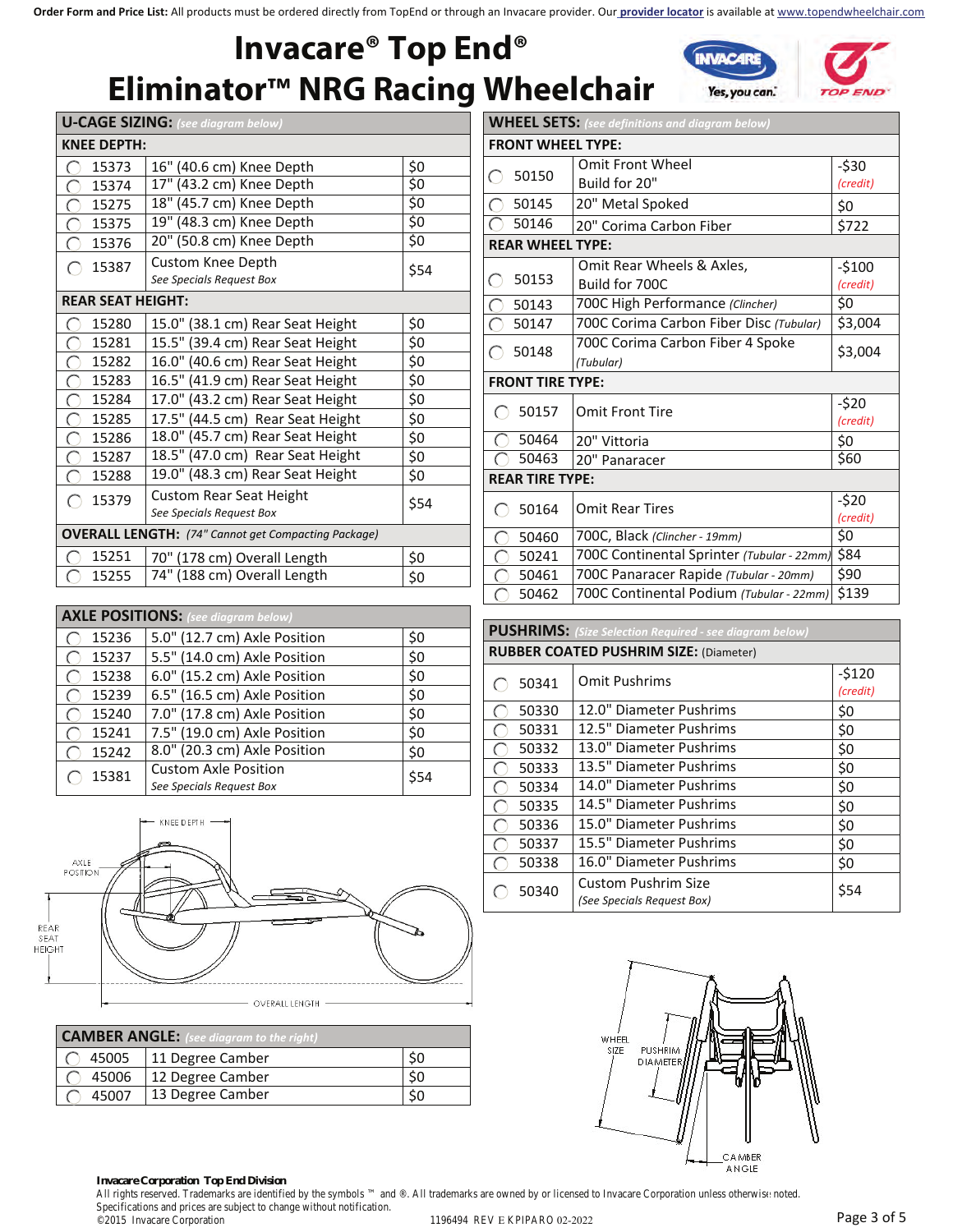### **Invacare® Top End® Eliminator™ NRG Racing Wheelchair**



| <b>UPHOLSTERY:</b>           |                                           |      |  |  |
|------------------------------|-------------------------------------------|------|--|--|
| <b>MATERIAL &amp; COLOR:</b> |                                           |      |  |  |
| 30001                        | Nylon, Black Upholstery                   | \$0  |  |  |
| <b>BACK UPHOLSTERY:</b>      |                                           |      |  |  |
| 30028                        | <b>Adjustable Tension Back Upholstery</b> | \$0  |  |  |
| <b>SEAT UPHOLSTERY:</b>      |                                           |      |  |  |
| 30016                        | 6" Seat Upholstery Length                 | \$0  |  |  |
| 30017                        | 9" Seat Upholstery Length                 | \$0  |  |  |
| <b>SEAT CUSHION:</b>         |                                           |      |  |  |
| 30018                        | Seat Cushion                              | \$47 |  |  |
|                              |                                           |      |  |  |
| <b>FRAME COLOR:</b>          |                                           |      |  |  |
| 55048                        | <b>Stealth Black</b><br><b>Black</b>      | \$0  |  |  |

| <b>ACCESSORIES:</b> (Accessories may not be installed - see definitions) |                                           |       |  |  |
|--------------------------------------------------------------------------|-------------------------------------------|-------|--|--|
| <b>UPGRADABLE:</b>                                                       |                                           |       |  |  |
| <b>POSITIONING/SAFETY:</b>                                               |                                           |       |  |  |
| 25073                                                                    | Safety Flag and Holder                    | \$60  |  |  |
| 25059                                                                    | Click Strap, 8" Small (see definitions)   | \$90  |  |  |
| <b>MAINTINANCE:</b>                                                      |                                           |       |  |  |
| 25022                                                                    | <b>Wheel Alignment Gauge</b>              | \$259 |  |  |
| <b>BAGS:</b>                                                             |                                           |       |  |  |
| 25031                                                                    | Wheel bag                                 | \$259 |  |  |
| <b>TRAINING:</b>                                                         |                                           |       |  |  |
| 25076                                                                    | Garmin 520 Computer/Heart Rate<br>Monitor | \$602 |  |  |

Note: All Special requests are subject to approval, additional charges, and additional lead time

| Special Request 1) |  |
|--------------------|--|
| Special Request 2) |  |
| Special Request 3) |  |
| Special Request 4) |  |
| Special Request 5) |  |

**Invacare Corporation Top End Division**  All rights reserved. Trademarks are identified by the symbols ™ and ®. All trademarks are owned by or licensed to Invacare Corporation unless otherwise noted. Specifications and prices are subject to change without notification.<br>©2015 Invacare Corporation ©2015 Invacare Corporation 1196494 REV E KPIPARO 02-2022